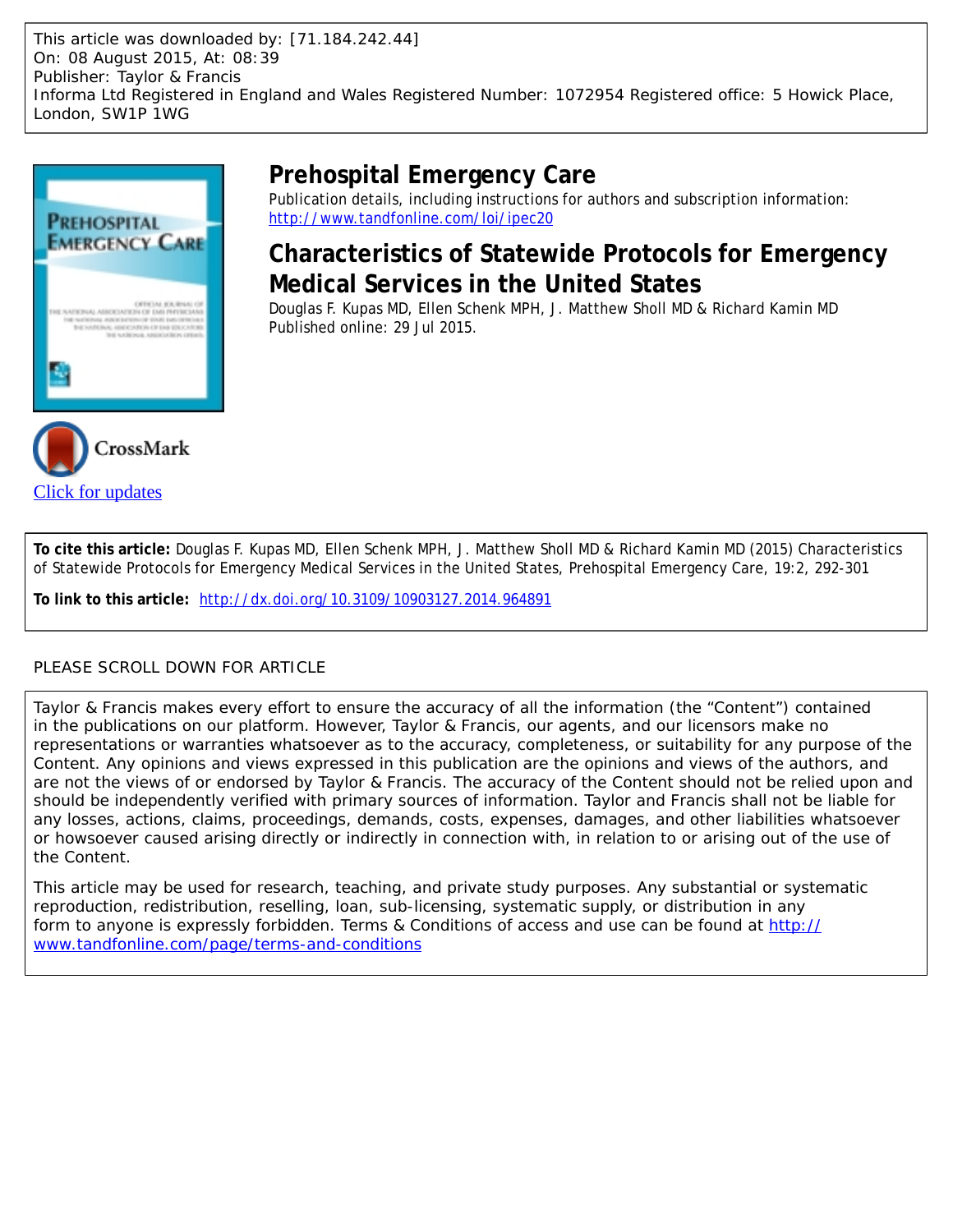## **CHARACTERISTICS OF STATEWIDE PROTOCOLS FOR EMERGENCY MEDICAL SERVICES IN THE UNITED STATES**

Douglas F. Kupas, MD, Ellen Schenk, MPH, J. Matthew Sholl, MD, Richard Kamin, MD

**ABSTRACT** 

**Objective.** We sought to categorize and characterize the utilization of statewide emergency medical services (EMS) protocols as well as state recognition of specialty receiving facilities for trauma and time-sensitive conditions in the United States. **Methods.** A survey of all state EMS offices was conducted to determine which states use mandatory or model statewide EMS protocols and to characterize these protocols based on the process for authorizing such protocols. The survey also inquired as to which states formally recognize specialty receiving facilities for trauma, STEMI, stroke, cardiac arrest, and burn as well as whether or not states have mandatory or model statewide destination protocols for these specialty centers. **Results.** Thirty-eight states were found to have either mandatory or model statewide EMS protocols. Twenty-one states had mandatory statewide EMS protocols at either the basic life support (BLS) or advanced life support (ALS) level, and in 16 of these states, mandatory protocols covered both BLS and ALS levels of care. Seventeen states had model statewide protocols at either the BLS or ALS level, and in 14 of these states, the model protocols covered both BLS and ALS levels of care. Twenty states had separate protocols for the care of pediatric patients, while 18 states combined pediatric and adult care within the same protocols. When identified, the median age used to consider a patient for pediatric care was  $\leq$ 14 years (range  $\leq$ 8 to  $\leq$ 17 years). Three states' protocols used a child's height based on a length-based dosage tool as the threshold for identifying a pediatric patient for care using their

doi: 10.3109/10903127.2014.964891

pediatric protocols. States varied in recognition of receiving centers for EMS patients with special medical needs: 46 recognized trauma centers, 25 recognized burn centers, 22 recognized stroke centers, 11 recognized centers capable of percutaneous coronary intervention for ST-elevation myocardial infarction, and 3 recognized centers for patients surviving cardiac arrest. **Conclusion.** Statewide mandated EMS treatment protocols exist in 21 states, and optional model protocol guidelines are provided by 17 states. There is wide variation in the format and characteristics of these protocols and the recognition of specialty receiving centers for patients with time-sensitive illnesses. **Key words:** protocols; emergency medical services; prehospital; regionalization; standardization; evidence-based; regulation

PREHOSPITAL EMERGENCY CARE 2015;19:292–301

#### **INTRODUCTION**

In 2009, the National Emergency Medical Services (EMS) Assessment was published, which consisted of a survey of state EMS agencies in order to portray a snapshot of EMS systems across the United States.<sup>1</sup> The Assessment found that for 20 states, the development of statewide EMS protocols falls under the responsibility of the state EMS medical director. Eleven states had protocols developed at the state level that were unchanged by local agencies, 14 states had protocols developed at the state level that served as guidelines for local agencies, and in 23 states the protocols were developed locally with minimal to no state requirements. In regards to facility recognition, the Assessment determined that 39 states had implemented EMS triage and destination plans for trauma; one-third had implemented triage and destination plans for burns, stroke, and STEMI; while 10% had implemented plans for cardiac arrest. However, there is a dearth of knowledge in the peer-reviewed literature regarding the characteristics of these statewide protocols for prehospital emergency care in relation to the level of state mandate as well as state recognition of specialty receiving facilities for trauma and time-sensitive conditions.

To the authors' knowledge, no collective knowledge repository exists describing the current status of statewide EMS protocol implementation or statewide specialty facility recognition across the United States. An understanding of the current frequency of use and characteristics of statewide EMS protocols and specialty center recognition for trauma and timesensitive conditions across the nation can serve as

Received March 12, 2014 from the Department of Emergency Medicine, Geisinger Health System, Danville, Pennsylvania (DFK), Rollins School of Public Health, Emory University, Atlanta, Georgia (ES), Department of Emergency Medicine, Maine Medical Center, Portland, Maine (JMS), and Department of Emergency Medicine, University of Connecticut Health Center, Farmington, Connecticut (RK). Revision received August 22, 2014; accepted for publication August 22, 2014.

The authors report no conflicts of interest. The authors alone are responsible for the content and writing of the paper.

The authors would like to thank the members of the National Association of State EMS Officials (NASEMSO) and the NASEMSO Medical Directors Council for their assistance in survey completion and data verification. The authors would like to thank Cathy Gotschall, ScD, from the Office of Emergency Medical Services of the National Highway Traffic Safety Administration for her thoughtful review of the manuscript.

Address correspondence to Douglas F. Kupas, MD, Department of Emergency Medicine, Geisinger Health System, 100 N. Academy Ave., Danville, PA 17822-2005, USA. E-mail: dkupas@geisinger.edu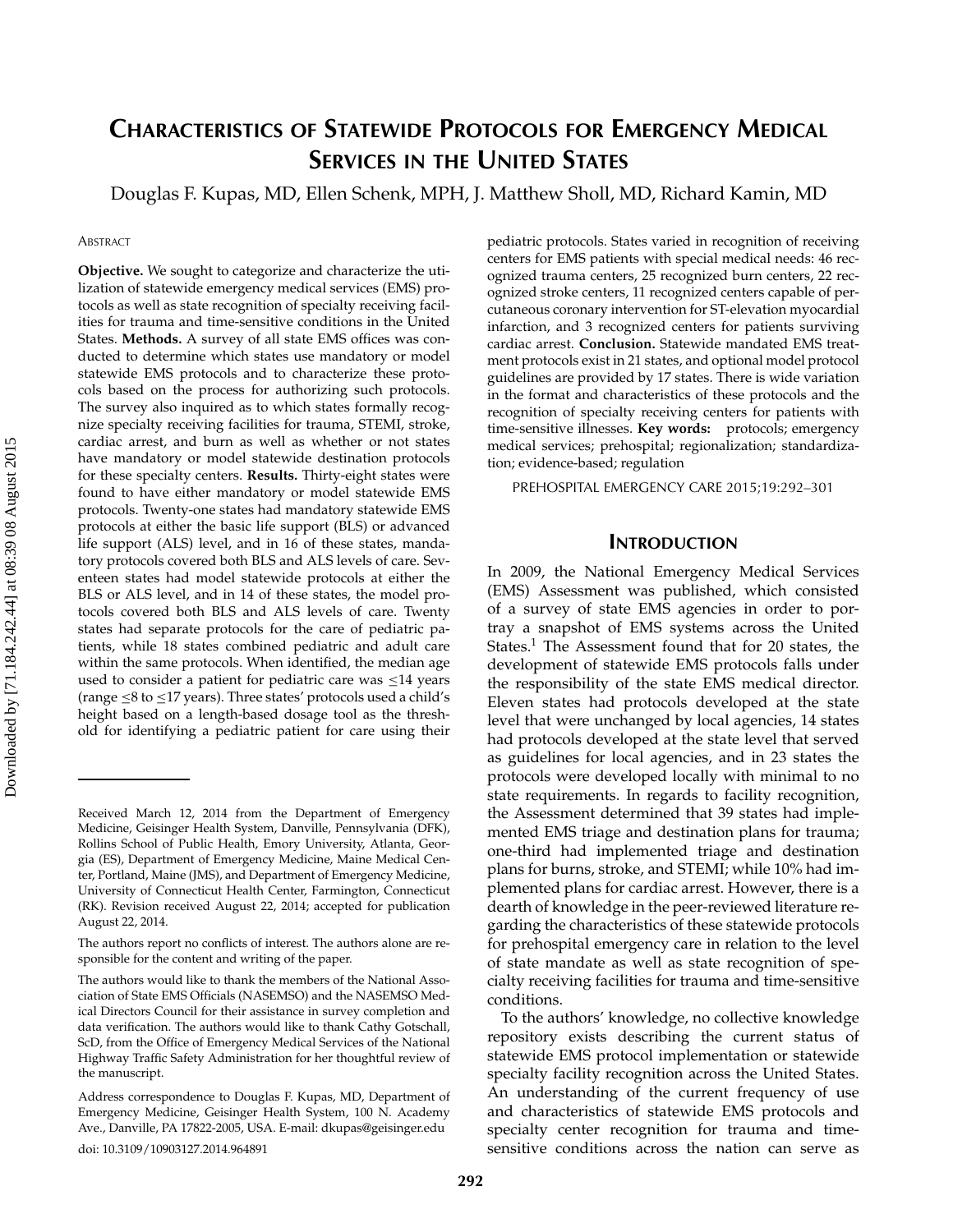supplemental and updated information to the National EMS Assessment in aiding national organizations and federal agencies in supporting state, regional, and local EMS agencies in developing standardized or regionalized models of prehospital emergency care.

In this description, we sought to provide a categorization of the prevalence and characteristics of statewide EMS protocols in the United States and to serve as a reference to statewide protocols that are published on websites. Additionally, we sought to describe which states regionalize EMS care by formally recognizing specialty care facilities for time-sensitive illnesses and which states have protocols that direct patients with time-sensitive conditions to these specialty care facilities.

#### **METHODS**

#### **Survey Design**

This was a survey of state EMS officials that described the prevalence and characteristics of statewide EMS protocols as well as statewide recognition of specialty receiving centers. The survey questionnaire was developed by several state EMS medical directors with the goal of using a priori definitions to describe each state's approach to the use of protocols, legal authority related to protocols, state recognition of specialty receiving centers, and characteristics of statewide protocols or clinical guidelines when they existed. This study was reviewed and approved for exemption by the Geisinger Health System institutional review board.

#### **Survey Instrument**

Data were collected using a structured survey that was reviewed through personal contact with either each state's EMS director or EMS medical director between September 15, 2013 and December 31, 2013. States were recognized for protocols that were in use as of October 1, 2013. When websites were provided for statewide protocols or model protocols guidelines, these were verified to ensure that they matched the reported date of the most recent protocols.

Systems for designating protocols were categorized by type using the following a priori definitions:

- Mandatory  $A a$  state has statewide protocols that must be used by all EMS providers within the state
- Mandatory  $B a$  state has statewide protocols that must be used by all EMS providers within the state, but there is a process for services to petition the state to alter some of the protocols
- Mandatory  $C a$  state has statewide protocols that must be used by all EMS providers within the state,

but there is a process for services to petition the state to develop and use their own protocols

- Model a state has model statewide protocols for providers, but each service or region may choose to use these protocols or may develop their own protocols
- Regional a state has regional protocols that must be followed by all services within the region and cover a geographic area that includes multiple services (for example, county or multicounty regions)
- Local a state in which each EMS service or agency develops its own protocols

States were considered to have statewide protocols only if the protocols comprehensively covered the treatments for a range of commonly encountered clinical conditions in both adult and pediatric patients. Certain illnesses or injuries that had to be covered in statewide protocols were not specified, but the definition did not give credit for statewide protocols to a state with only one or two isolated protocols, such as just a statewide trauma triage scheme without medical protocols to cover multisystem trauma and other conditions. The type of protocol for each state was further categorized by basic life support (BLS) for EMTs and first responders and advanced life support (ALS) for paramedics and other advanced-level providers (e.g., prehospital nurses). Protocols for intermediate-level personnel were not considered due to the wide variation in titles and scopes of practice for intermediate providers across states.

Data were also collected on the year of the latest version of the statewide protocols; whether the state had separate statewide protocols for children, including the age cutoff defining pediatric patients; and whether the authority for the statewide protocols was statutory or regulatory. In regards to regionalization, the survey questioned participants as to whether or not the state recognized specialty receiving centers for trauma, STEMI, stroke, cardiac arrest, and burn patients. The survey inquired as to whether or not the state had statewide destination protocols addressing the process for identifying patients requiring care at a trauma, STEMI, stroke, cardiac arrest, and burn specialty centers as well as the process for diverting patients to these facilities. If the state did have statewide destination protocols, the aforementioned definitions for mandatory and model were used to categorize the protocols. Websites to state EMS protocol information were also catalogued (Appendix A, available online).

#### **RESULTS**

Data were collected and validated from all 50 states. Twenty-one states had one of the forms of mandatory protocols at either the BLS or ALS levels (9 with either BLS or ALS mandatory A, 7 with mandatory B, and 4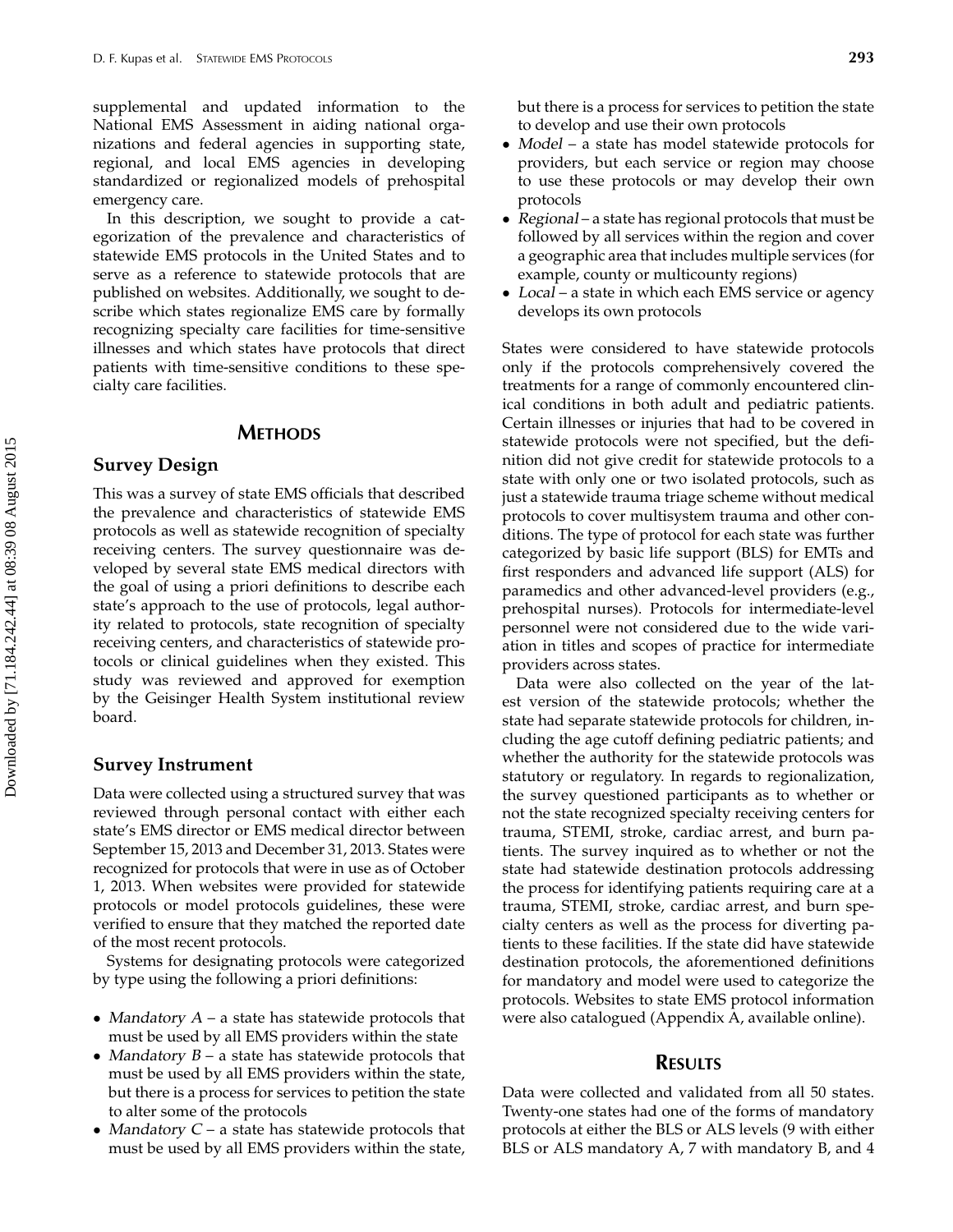

FIGURE 1. States with mandatory or model statewide ALS protocols as of October 1, 2013. Types of protocols used by each state are indicated by colors (see key). For states that are white on the map, no statewide protocols or model guidelines exist.

with mandatory C). Seventeen states had model protocols at the BLS or ALS levels (Figures 1 and 2).

pediatric patients.

Almost half of states (24/50) reported having legal statutes or regulations that permit the state to develop or require the use of statewide EMS protocols (Table 1). Fifty-three percent (20/38) of states that reported having statewide protocols had separate protocols for pediatric care, while 47% (17/38) of states combined recommendations for pediatric care with those for adult care. The median age distinction used to identify a patient for care using the pediatric protocols was ≤14 years of age, but ranged from  $≤8$  to  $≤17$  years, and several states used varying age definitions for pediatric patients with various illnesses or injuries. Three states defined this distinction by using pediatric protocols for any individual shorter in length than a length-based pediatric dosing instrument. The two states that defined a pediatric patient by weight rather than age used thresholds of *<*36 and *<*55 kg to identify

The following were recognized as specialty care receiving facilities: 46 states recognized trauma centers, 25 states recognized burn centers, 22 states recognized stroke centers, 11 states recognized centers capable of PCI/STEMI, and 3 states recognized centers for patients surviving cardiac arrest (Table 2). The majority of states had model or mandatory statewide destination protocols for trauma patients, while most states did not have model or mandatory statewide destination protocols for patients with STEMI, stroke, cardiac arrest, or burns (Table 3).

#### **DISCUSSION**

Providing patient care in the out-of-hospital setting presents a number of complexities and disparities. Emergency medical services systems have been described as fragmented, which is believed to have an impact on patient care and health outcomes. $2\rightarrow$  There has been documentation of wide variations in care provided by EMS. For example, Woolard et al. described applying clinical effectiveness recommendations to 9 ambulance services and found that these organizations varied from 15 to 74% in compliance with providing aspirin to those with suspected acute coronary syndromes.<sup>10</sup> Similarly, wide variations have been described in procedures performed by EMS. Newgard and colleagues compared the types of prehospital airway procedures used among 10 EMS services and found significant variation in the type, rate, and selection of airway procedures among injured children and adults.11

Statewide EMS protocols provide an opportunity to standardize and regionalize the care delivered by EMS personnel. The potential benefits of statewide EMS protocols include 1) uniform care that is consistent with the state's provider scope of practice; 2) the ability to update protocols on a regular basis at the same

#### States with ALS Protocols 10/1/13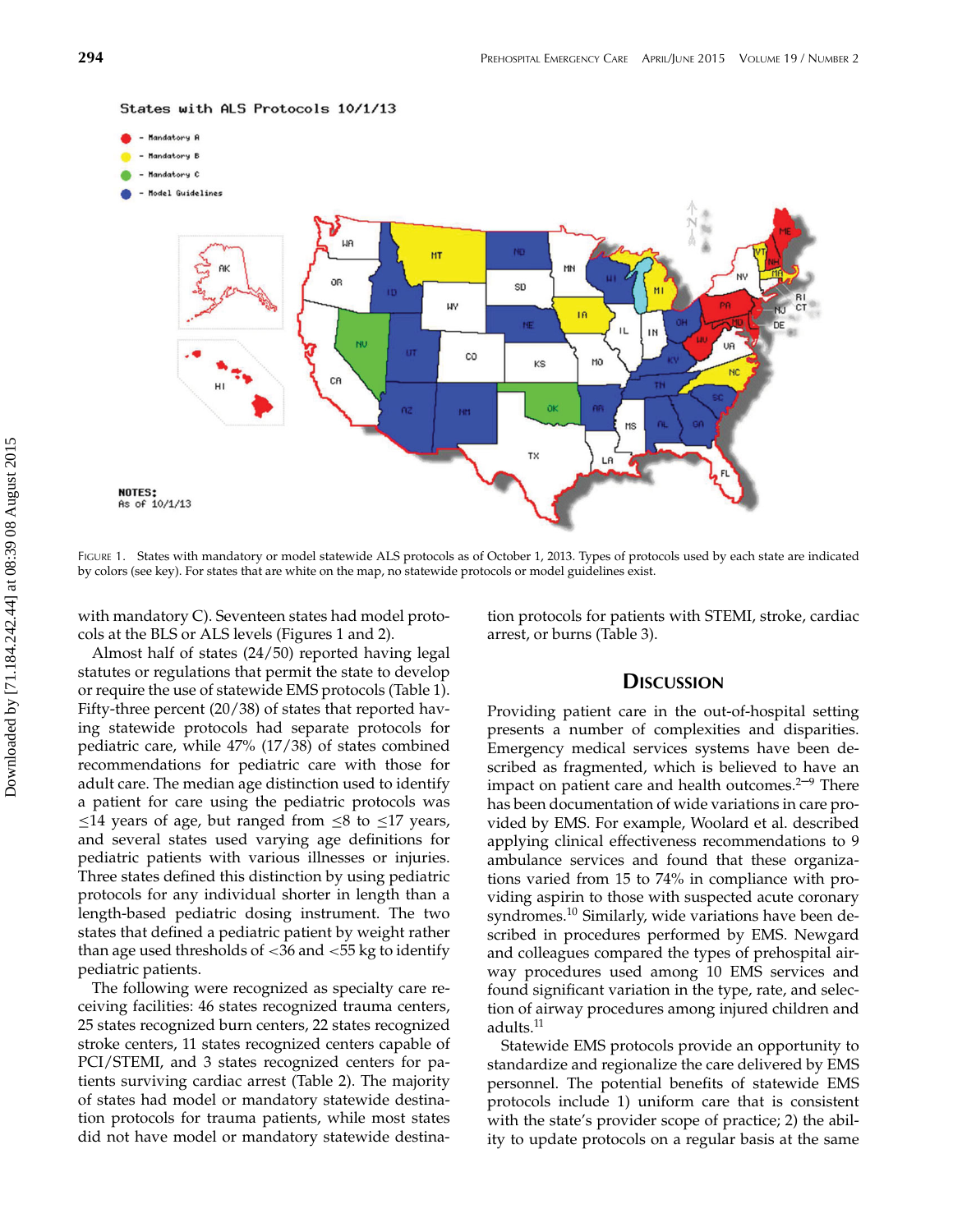

FIGURE 2. States with mandatory or model statewide BLS protocols as of October 1, 2013. Types of protocols used by each state are represented by colors (see key). For states that are white on the map, no statewide protocols or model guidelines exist.

time across an entire state; 3) access to a larger and more diverse group of experts when incorporating best practice and evidence-based care into protocols; 4) uniformity of care when EMS services from various agencies or regions respond to disasters or for mutual aid to other areas; 5) standard expectations for performance measures, quality improvement processes, and complaint investigations; 6) an ability to more easily educate EMS providers based upon standard expectations for care within a state; and 7) more consistent collection and comparison of quality improvement data. Furthermore, studies have shown that the prehospital care provided in systems that do not have standardized protocols is based less on scientific evidence, $12$  suggesting that EMS systems with statewide protocols take into consideration the scientific evidence available for prehospital care.

On the other hand, the presence of statewide protocols does not automatically lead to improved patient care. Poorly designed statewide protocols may be associated with the reverse of the potential benefits listed above. For example, 1) protocols designed to the lowest level of equipment resources may not require devices like waveform capnography or intravenous infusion pumps if all agencies can't afford them, 2) protocols may become outdated if statewide groups do not have the structure to continually update these resources, 3) protocols that are written too narrowly may not adequately serve patients with both short and long transport times, 4) innovation may be impeded if there are not processes for pilot projects and research, and 5) local EMS medical directors may become less engaged in provider education if they are not responsible for protocol development. It is important to recognize the critical role of the protocol development process, whether it's local, regional, or statewide. If the process to develop statewide protocols is flawed or does not include a process to maintain the currency of the protocols, statewide protocols may amplify quality issues across a larger geography.

Another means of standardizing prehospital care is by establishing regionalized systems of emergency care. In 2007, the Institute of Medicine published the report, The Future of Emergency Care in the United States, which recommended the promotion of regionalized, coordinated, and accountable emergency care systems throughout the country.<sup>13</sup> A system of regionalization intends to link the correct care to the correct patient at the correct time, by either coordinating the movement of patients throughout the medical system or bringing resources to the patient. States are in a unique position to assist in the oversight of regionalized systems of care and to coordinate EMS care with hospitals and health-care systems through the recognition of specialty care receiving centers, particularly for time-sensitive illnesses and injuries.<sup>14</sup>

Several studies have highlighted the importance of protocols in prehospital care as well as the concept of regionalizing emergency care, $2^{-9}$  but the variability of EMS protocols and regionalized systems of care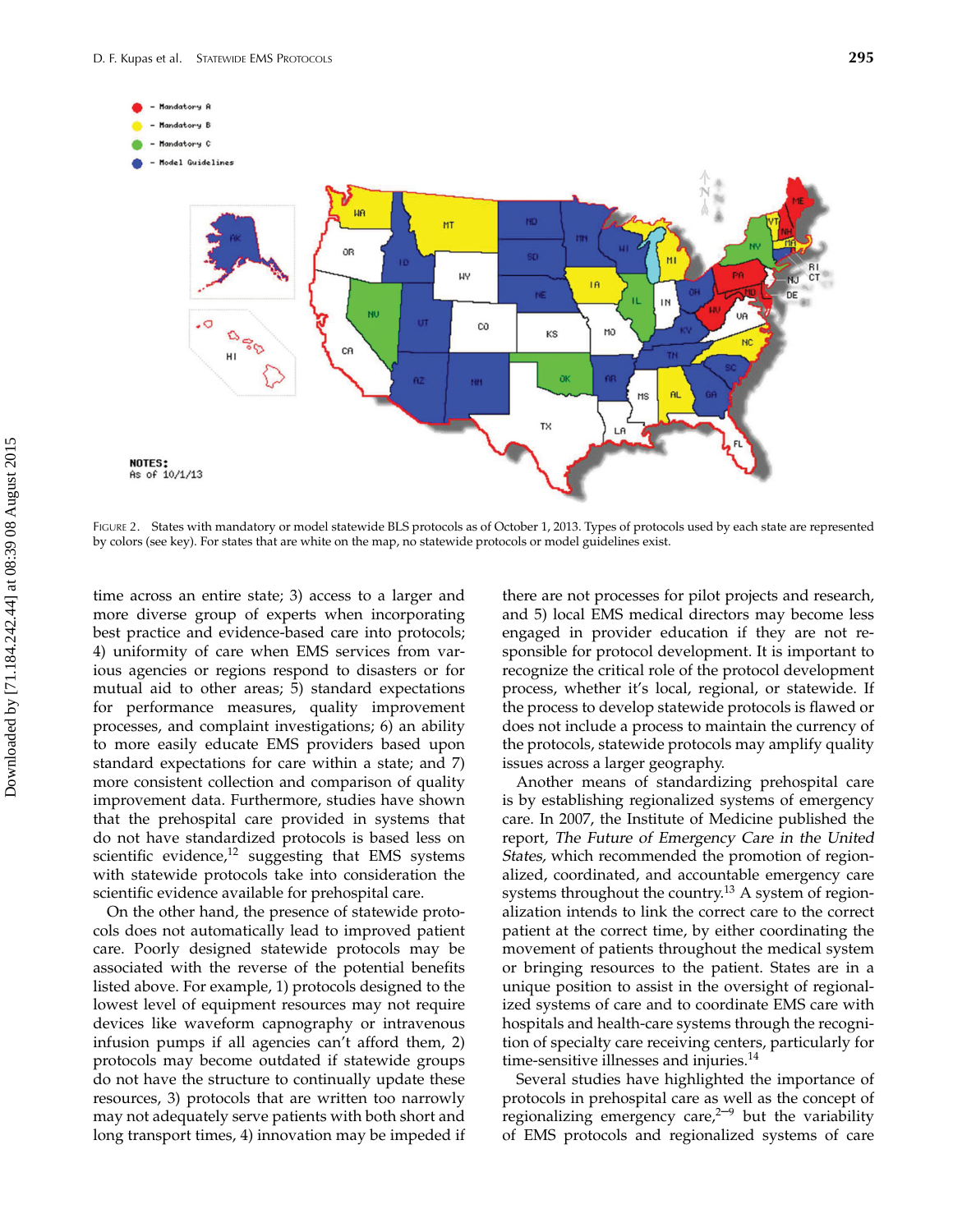| State          | <b>BLS</b> type         | ALS type                | Year of latest<br>version          | Pediatrics (combined/separate and<br>age cutoff for pediatric care, in<br>years) | Authority for<br>statewide<br>protocols |
|----------------|-------------------------|-------------------------|------------------------------------|----------------------------------------------------------------------------------|-----------------------------------------|
| Alabama        | Mandatory B             | Mandatory B             | 2011                               | Separate $\leq 15$                                                               | Statute                                 |
| Alaska         | Model                   | Model                   | 2003 (2007                         | Separate NAEMSP Model                                                            | None                                    |
|                |                         |                         | Trauma)                            | Pediatric Protocols (1998                                                        |                                         |
|                |                         |                         |                                    | version)                                                                         |                                         |
| Arizona        | Model                   | Model                   | 2012                               | Combined ${\leq}14$                                                              | None                                    |
| Arkansas       | Model                   | Model                   | 2013                               | Combined Varies by protocol                                                      | None                                    |
| California     | Regional/county         | Regional/county         | N/A                                | N/A                                                                              | None                                    |
| Colorado       | Local                   | Local                   | N/A                                | N/A                                                                              | None                                    |
| Connecticut    | Model                   | Local                   | 1995                               | Combined <14                                                                     | None                                    |
| Delaware       | Mandatory A             | Mandatory A             | 2012                               | Separate $\leq 12$                                                               | Statute                                 |
| Florida        | Local                   | Local                   | N/A                                | N/A                                                                              | None                                    |
| Georgia        | Model                   | Model                   | 2013                               | Separate Varies by protocol                                                      | None                                    |
| Hawaii         | Local                   | Mandatory A             | 2013                               | Separate $\leq 12$                                                               | Statute                                 |
| Idaho          | Model                   | Model                   | 2013                               | Separate $\leq 12$                                                               | Statute                                 |
| Illinois       | Mandatory C             | Local                   | 2010 Adult<br>(Pediatrics<br>2008) | Separate $\leq$ 15                                                               | None                                    |
| Indiana        | Local                   | Local                   | N/A                                | N/A                                                                              | None                                    |
| Iowa           | Mandatory B (minimum    | Mandatory B (minimum    | 2013                               | Combined Age not defined                                                         | Regulations                             |
|                | required components,    | required components,    |                                    |                                                                                  |                                         |
|                | but local service may   | but local service may   |                                    |                                                                                  |                                         |
|                | add to protocols        | add to protocols        |                                    |                                                                                  |                                         |
|                | without state approval) | without state approval) |                                    |                                                                                  |                                         |
| Kansas         | Local                   | Local                   | N/A                                | N/A                                                                              | None                                    |
| Kentucky       | Model                   | Model                   | 2010                               | Separate $\leq 17$                                                               | None                                    |
| Louisiana      | Local (parish)          | Local (parish)          | N/A                                | N/A                                                                              | None                                    |
| Maine          | Mandatory A             | Mandatory A             | 2011                               | Separate "Prepubertal (without                                                   | Statute                                 |
|                |                         |                         |                                    | pubic, axillary, or facial hair)"                                                |                                         |
| Maryland       | Mandatory A             | Mandatory A             | 2013                               | Combined Medical: $\leq$ 11 or<br>$<$ 50 kg Trauma: $\leq$ 14                    | Regulation                              |
| Massachusetts  | Mandatory B             | Mandatory B             | 2013                               | Separate $\leq 12$                                                               | Statute                                 |
| Michigan       | Mandatory B             | Mandatory B             | 2012                               | Separate $\leq$ 14 or physical signs<br>of puberty                               | Statute                                 |
| Minnesota      | Model                   | Local                   | 2013                               | Separate $\leq$ 17                                                               | None                                    |
| Mississippi    | Local                   | Local                   | N/A                                | N/A                                                                              | None                                    |
| Missouri       | Local                   | Local                   | N/A                                | N/A                                                                              | None                                    |
| Montana        | Mandatory B             | Mandatory B             | 2013                               | Combined Age not defined                                                         | Regulation                              |
| Nebraska       | Model                   | Model                   | 2012                               | Combined Varies in protocols                                                     | Statute                                 |
| Nevada         | Mandatory C             | Mandatory C             | 2005                               | Separate $\leq 12$                                                               | Regulations                             |
| New Hampshire  | Mandatory A             | Mandatory A             | 2013                               | Combined $\leq$ length-based tape                                                | Statute                                 |
| New Jersey     | Local                   | Mandatory A             | 2012                               | Separate $\leq$ 12                                                               | Regulations                             |
| New Mexico     | Model                   | Model                   | 2013                               | Combined $<$ 15                                                                  | None                                    |
| New York       | Mandatory C             | Regional                | 2011                               | Combined Age not defined                                                         | Regulations                             |
| North Carolina | Mandatory B             | Mandatory B             | 2013                               | Separate $\leq$ length-based tape                                                | Statute                                 |
| North Dakota   | Model                   | Model                   | 2013                               | Separate Age not defined                                                         | None                                    |
| Ohio           | Model                   | Model                   | 2012                               | Separate Trauma: ≤16                                                             | None                                    |
| Oklahoma       | Mandatory C             | Mandatory C             | 2013                               | Combined                                                                         | Regulations                             |
| Oregon         | Local                   | Local                   | N/A                                | N/A                                                                              | None                                    |
| Pennsylvania   | Mandatory A             | Mandatory A             | 2013                               | Combined $\leq$ 14 or physical                                                   | Statute                                 |
| Rhode Island   | Mandatory A             | Mandatory A             | 2013                               | signs of puberty<br>Combined $\leq 16$                                           | Regulations                             |
| South Carolina | Model                   | Model                   | 2012                               | Combined $<$ 55 kg                                                               | None                                    |
| South Dakota   | Model                   | Local                   | 2012                               | Separate $\leq 8$                                                                | None                                    |
| Tennessee      | Model                   | Model                   | 2012                               | Combined Varies in protocols                                                     | Regulations                             |
| Texas          | Local                   | Local                   | N/A                                | N/A                                                                              | None                                    |
| Utah           | Model                   | Model                   | 2013                               | Combined $\leq$ 14                                                               | None                                    |
| Vermont        | Mandatory B             | Mandatory B             | 2013                               | Combined $<$ 36 kg or 145 cm                                                     | Regulations                             |
| Virginia       | Local                   | Local                   | N/A                                | N/A                                                                              | None                                    |
| Washington     | Mandatory B             | Regional/county         | 2005                               | Combined Varies in protocols                                                     | Regulations                             |
| West Virginia  | Mandatory A             | Mandatory A             | 2013                               | Separate $\leq$ length-based tape                                                | Statute                                 |
| Wisconsin      | Model                   | Model                   | 2010                               | Separate Age not defined                                                         | Statute                                 |
| Wyoming        | Local                   | Local                   | N/A                                | N/A                                                                              | None                                    |

TABLE 1. Characteristics of statewide EMS protocol use by state, as of October 1, 2013

Mandatory A – a state has statewide protocols that must be used by all EMS providers within the state; Mandatory B – a state has statewide protocols that must be used by all EMS providers within the state, but there is a process for services to petition the state to alter some of the protocols; Mandatory C - a state has statewide protocols that must be used by all EMS providers within the state, but there is a process for services to petition the state to develop and use their own protocols; Model - a state has model statewide protocols for providers, but each service or region may choose to use these protocols or may develop their own protocols; Regional – a state has regional protocols that must be followed by all services within the region and cover a geographic area that includes multiple services (for example county or multicounty regions); or Local – a state in which each EMS service or agency develops its own protocols.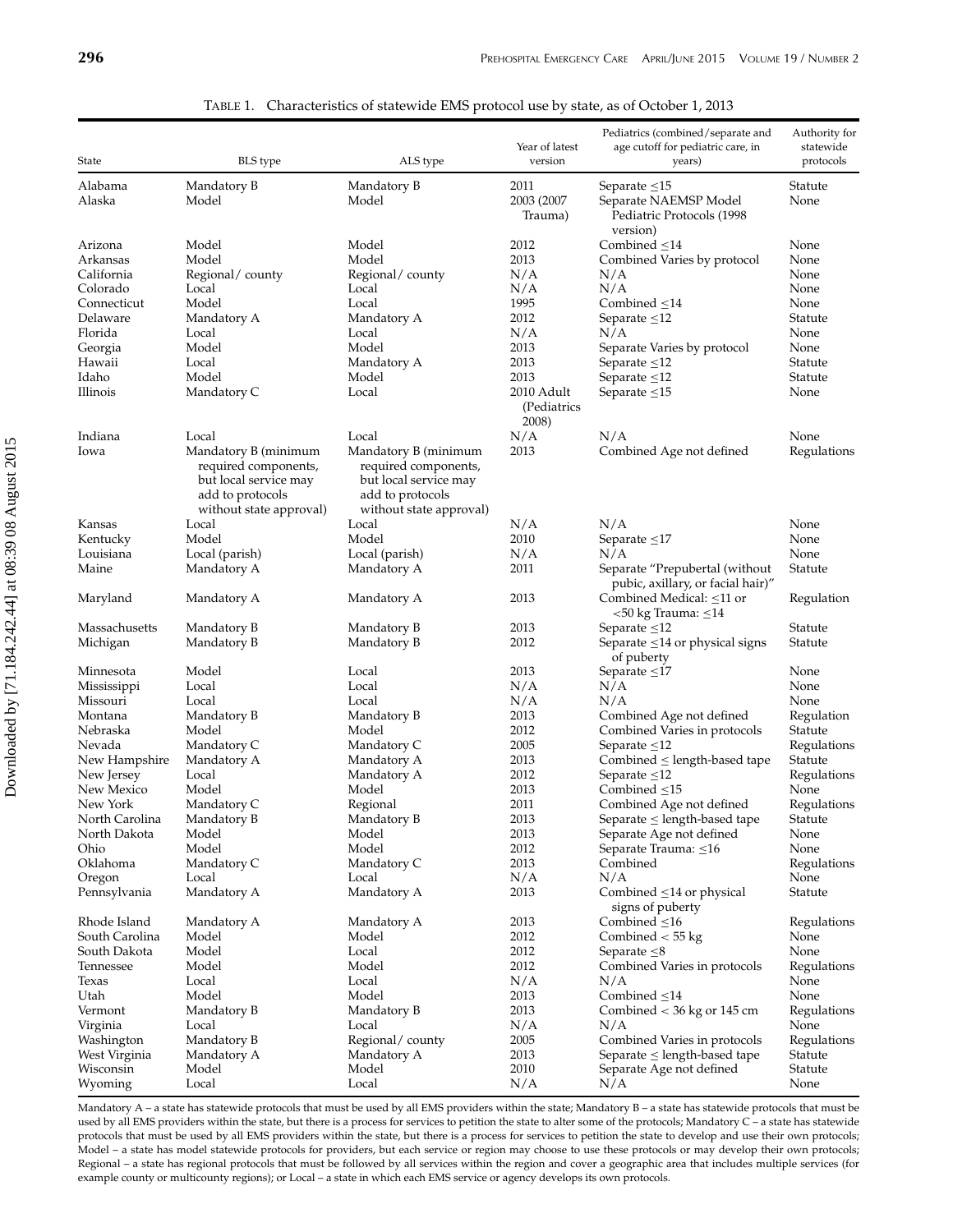TABLE 2. State recognition of trauma, STEMI, stroke, cardiac arrest, and burn specialty receiving centers, as of October 1, 2013

|                | Specialty receiving center type State recognition of |              |        |                |          |
|----------------|------------------------------------------------------|--------------|--------|----------------|----------|
| State          | Trauma                                               | <b>STEMI</b> | Stroke | Cardiac arrest | Burn     |
| Alabama        | Yes                                                  | No           | Yes    | No             | Yes      |
| Alaska         | Yes                                                  | Yes          | Yes    | No             | No       |
| Arizona        | Yes                                                  | Yes          | No     | Yes            | Yes      |
| Arkansas       | Yes                                                  | No           | No     | No             | No       |
| California     | Yes                                                  | No           | No     | No             | No       |
| Colorado       | Yes                                                  | No           | No     | No             | Yes      |
| Connecticut    | Yes                                                  | No           | Yes    | No             | No       |
| Delaware       | Yes                                                  | Yes          | Yes    | Yes            | No       |
| Florida        | Yes                                                  | No           | Yes    | No             | Yes      |
| Georgia        | Yes                                                  | No           | Yes    | No             | Yes      |
| Hawaii         | Yes                                                  | Yes          | No     | No             | Yes      |
| Idaho          | No                                                   | No           | No     | No             | No       |
| Illinois       | Yes                                                  | No           | Yes    | No             | Yes      |
| Indiana        | Yes                                                  | No           | No     | No             | Yes      |
| Iowa           | Yes                                                  | No           | Yes    | No             | No       |
| Kansas         | Yes                                                  | No           | No     | No             | $\rm No$ |
| Kentucky       | Yes                                                  | No           | Yes    | No             | Yes      |
| Louisiana      | Yes                                                  | No           | No     | No             | Yes      |
| Maine          | Yes                                                  | No           | No     | No             | No       |
| Maryland       | Yes                                                  | Yes          | Yes    | Yes            | Yes      |
| Massachusetts  | Yes                                                  | Yes          | Yes    | No             | Yes      |
| Michigan       | No                                                   | No           | No     | No             | Yes      |
| Minnesota      | Yes                                                  | No           | No     | No             | No       |
| Mississippi    | Yes                                                  | No           | No     | No             | No       |
| Missouri       | Yes                                                  | No           | No     | No             | No       |
| Montana        | Yes                                                  | No           | No     | No             | No       |
| Nebraska       | Yes                                                  | No           | No     | No             | Yes      |
| Nevada         | Yes                                                  | No           | No     | No             | Yes      |
| New Hampshire  | Yes                                                  | No           | No     | No             | No       |
| New Jersey     | Yes                                                  | Yes          | Yes    | No             | Yes      |
| New Mexico     | Yes                                                  | No           | No     | No             | Yes      |
| New York       | Yes                                                  | No           | Yes    | No             | Yes      |
| North Carolina | Yes                                                  | Yes          | Yes    | No             | Yes      |
| North Dakota   | Yes                                                  | No           | Yes    | No             | No       |
| Ohio           | Yes                                                  | No           | Yes    | No             | Yes      |
| Oklahoma       | Yes                                                  | No           | Yes    | No             | Yes      |
| Oregon         | Yes                                                  | No           | No     | No             | No       |
| Pennsylvania   | Yes                                                  | No           | Yes    | No             | No       |
| Rhode Island   | Yes                                                  | Yes          | Yes    | No             | Yes      |
| South Carolina | Yes                                                  | No           | No     | No             | No       |
| South Dakota   | No                                                   | No           | No     | No             | No       |
| Tennessee      | Yes                                                  | No           | No     | No             | No       |
| Texas          | Yes                                                  | No           | No     | No             | No       |
| Utah           | Yes                                                  | Yes          | Yes    | No             | Yes      |
| Vermont        | No                                                   | No           | No     | No             | No       |
| Virginia       | Yes                                                  | No           | Yes    | No             | Yes      |
| Washington     | Yes                                                  | Yes          | Yes    | No             | Yes      |
| West Virginia  | Yes                                                  | No           | No     | No             | No       |
| Wisconsin      | Yes                                                  | No           | No     | No             | No       |
| Wyoming        | Yes                                                  | No           | No     | No             | No       |
|                |                                                      |              |        |                |          |

limits the ability to make generalized statements about their effectiveness. This description sought to provide such a characterization of statewide EMS protocols and recognition of specialty receiving facilities across the United States. An understanding of the current frequency of use and characteristics of statewide EMS protocols may be valuable to states and other EMS entities that are exploring future models for EMS protocols.

Many states have mandated either statewide EMS protocols or model clinical guidelines. Compared to the findings of the National EMS Assessment, $<sup>1</sup>$  this</sup> survey found a similar number of states to have mandatory statewide protocols for both BLS and ALS. Discrepancies in the findings between this description and that of the National EMS Assessment can be attributed to the categorization utilized in this survey, which elucidates further details as to the types of statewide EMS protocols.

This description presented a potential conceptual model for categorizing statewide protocols, which adds further descriptive information to that provided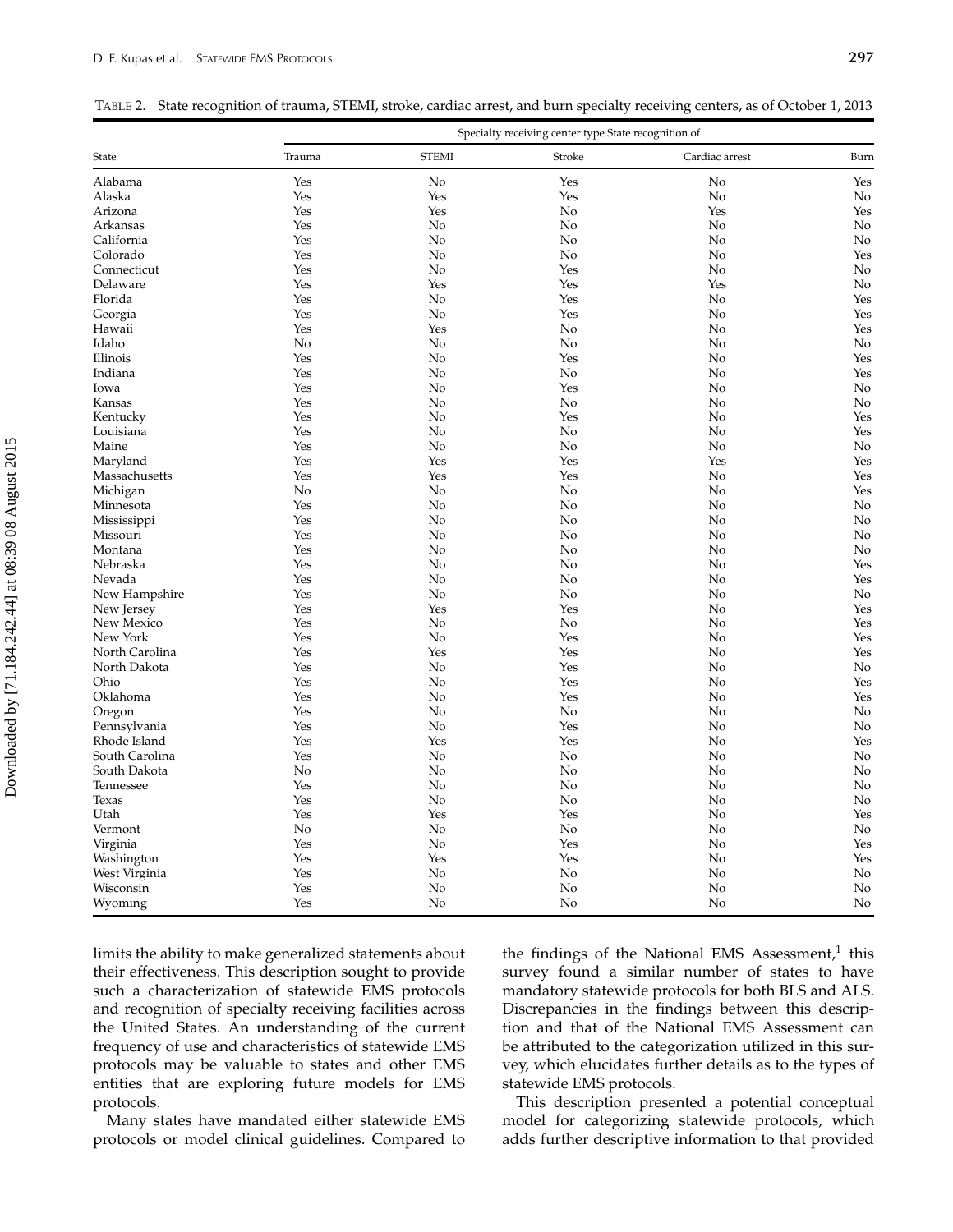| State          |                            | Type of specialty receiving center |             |                |                |  |  |  |
|----------------|----------------------------|------------------------------------|-------------|----------------|----------------|--|--|--|
|                | Trauma                     | <b>STEMI</b>                       | Stroke      | Cardiac arrest | Burn           |  |  |  |
| Alabama        | Mandatory B                | No                                 | No          | No             | Mandatory B    |  |  |  |
| Alaska         | Model                      | No                                 | No          | No             | N <sub>o</sub> |  |  |  |
| Arizona        | Model                      | No                                 | No          | Model          | Model          |  |  |  |
| Arkansas       | Mandatory A                | No                                 | No          | No             | N <sub>o</sub> |  |  |  |
| California     | No                         | No                                 | No          | No             | No             |  |  |  |
| Colorado       | Mandatory A                | No                                 | No          | No             | No             |  |  |  |
| Connecticut    | Mandatory A                | No                                 | No          | No             | No             |  |  |  |
| Delaware       | Mandatory A                | Mandatory A                        | Mandatory A | Mandatory A    | No             |  |  |  |
| Florida        | Mandatory B                | No                                 | Mandatory B | No             | Mandatory B    |  |  |  |
| Georgia        | Model                      | N <sub>o</sub>                     | Model       | No             | No             |  |  |  |
| Hawaii         | Mandatory A                | Mandatory A                        | No          | No             | Mandatory A    |  |  |  |
| Idaho          | No                         | No                                 | No          | No             | No             |  |  |  |
| Illinois       | Model                      | No                                 | No          | No             | No             |  |  |  |
| Indiana        | Mandatory A                | No                                 | No          | No             | No             |  |  |  |
| Iowa           | Mandatory A                | Mandatory B                        | Mandatory B | No             | Mandatory A    |  |  |  |
| Kansas         | No                         | No                                 | No          | No             | No             |  |  |  |
| Kentucky       | Model                      | Model                              | Model       | Model          | Model          |  |  |  |
| Louisiana      | No                         | N <sub>o</sub>                     | No          | No             | No             |  |  |  |
| Maine          |                            | No                                 | No          | No             | No             |  |  |  |
| Maryland       | Mandatory A<br>Mandatory A | Mandatory A                        | Mandatory A | Mandatory A    | Mandatory A    |  |  |  |
| Massachusetts  | Mandatory A                | Mandatory A                        | Mandatory A | No             | Mandatory A    |  |  |  |
|                |                            | No                                 | No          | No             | No             |  |  |  |
| Michigan       | Regional                   |                                    |             |                |                |  |  |  |
| Minnesota      | Mandatory B                | No                                 | No          | No             | No             |  |  |  |
| Mississippi    | Mandatory A                | No                                 | No          | No             | No             |  |  |  |
| Missouri       | No                         | No                                 | No          | No             | No             |  |  |  |
| Montana        | No                         | No                                 | No          | No             | No             |  |  |  |
| Nebraska       | Model                      | Model                              | No          | No             | No             |  |  |  |
| Nevada         | Mandatory C                | No                                 | No          | No             | No             |  |  |  |
| New Hampshire  | Mandatory A                | No                                 | No          | No             | No             |  |  |  |
| New Jersey     | Model                      | Model                              | Model       | No             | No             |  |  |  |
| New Mexico     | Model                      | No                                 | No          | No             | Model          |  |  |  |
| New York       | Mandatory C                | No                                 | Mandatory C | No             | No             |  |  |  |
| North Carolina | Mandatory B                | Mandatory B                        | Mandatory B | No             | Mandatory B    |  |  |  |
| North Dakota   | Model                      | No                                 | No          | No             | No.            |  |  |  |
| Ohio           | Mandatory A                | No                                 | No          | No             | Mandatory A    |  |  |  |
| Oklahoma       | Mandatory C                | No                                 | Mandatory C | No             | Mandatory C    |  |  |  |
| Oregon         | Mandatory A                | No                                 | No          | No             | N <sub>o</sub> |  |  |  |
| Pennsylvania   | Mandatory A                | Mandatory A                        | Mandatory A | Mandatory A    | Mandatory A    |  |  |  |
| Rhode Island   | Mandatory A                | Mandatory A                        | Mandatory A | No             | Mandatory A    |  |  |  |
| South Carolina | Mandatory A                | No                                 | No          | No             | No             |  |  |  |
| South Dakota   | No                         | No                                 | No          | No             | No             |  |  |  |
| Tennessee      | Mandatory A                | Model                              | Model       | Model          | Model          |  |  |  |
| Texas          | No                         | No                                 | No          | No             | No             |  |  |  |
| Utah           | Model                      | Model                              | Model       | Model          | Model          |  |  |  |
| Vermont        | Mandatory B                | Mandatory B                        | Mandatory B | No             | No             |  |  |  |
| Virginia       | Model                      | N <sub>o</sub>                     | Model       | No             | Model          |  |  |  |
| Washington     | Mandatory B                | No                                 | No          | No             | No             |  |  |  |
| West Virginia  | Mandatory A                | No                                 | No          | No             | No             |  |  |  |
| Wisconsin      | Model                      | No                                 | No          | No             | No             |  |  |  |
| Wyoming        | No                         | No                                 | No          | No             | No             |  |  |  |

TABLE 3. State utilization of statewide destination protocols for specialty centers, as of October 1, 2013

Mandatory A – a state has statewide protocols that must be used by all EMS providers within the state; Mandatory B – a state has statewide protocols that must be used by all EMS providers within the state, but there is a process for services to petition the state to alter some of the protocols; Mandatory C - a state has statewide protocols that must be used by all EMS providers within the state, but there is a process for services to petition the state to develop and use their own protocols; Model - a state has model statewide protocols for providers, but each service or region may choose to use these protocols or may develop their own protocols; Regional – a state has regional protocols that must be followed by all services within the region and cover a geographic area that includes multiple services (for example county or multicounty regions); or Local – a state in which each EMS service or agency develops its own protocols.

in the National EMS Assessment. There were many nuances related to the use of statewide EMS protocols and variations across states. For example, Nebraska did not have the legal authority to mandate that all EMS services use the state's model EMS protocols, but any EMS agency and its medical director that used these protocols without alteration received additional liabil-

ity protection that is not provided to those using their own protocols. Therefore, Nebraska operated similar to a Mandatory A protocol categorization, but could only be listed as having Model protocols. The categorization method utilized in this survey simplifies the complexities to produce prevalence rates. While these idiosyncrasies to our categorization definitions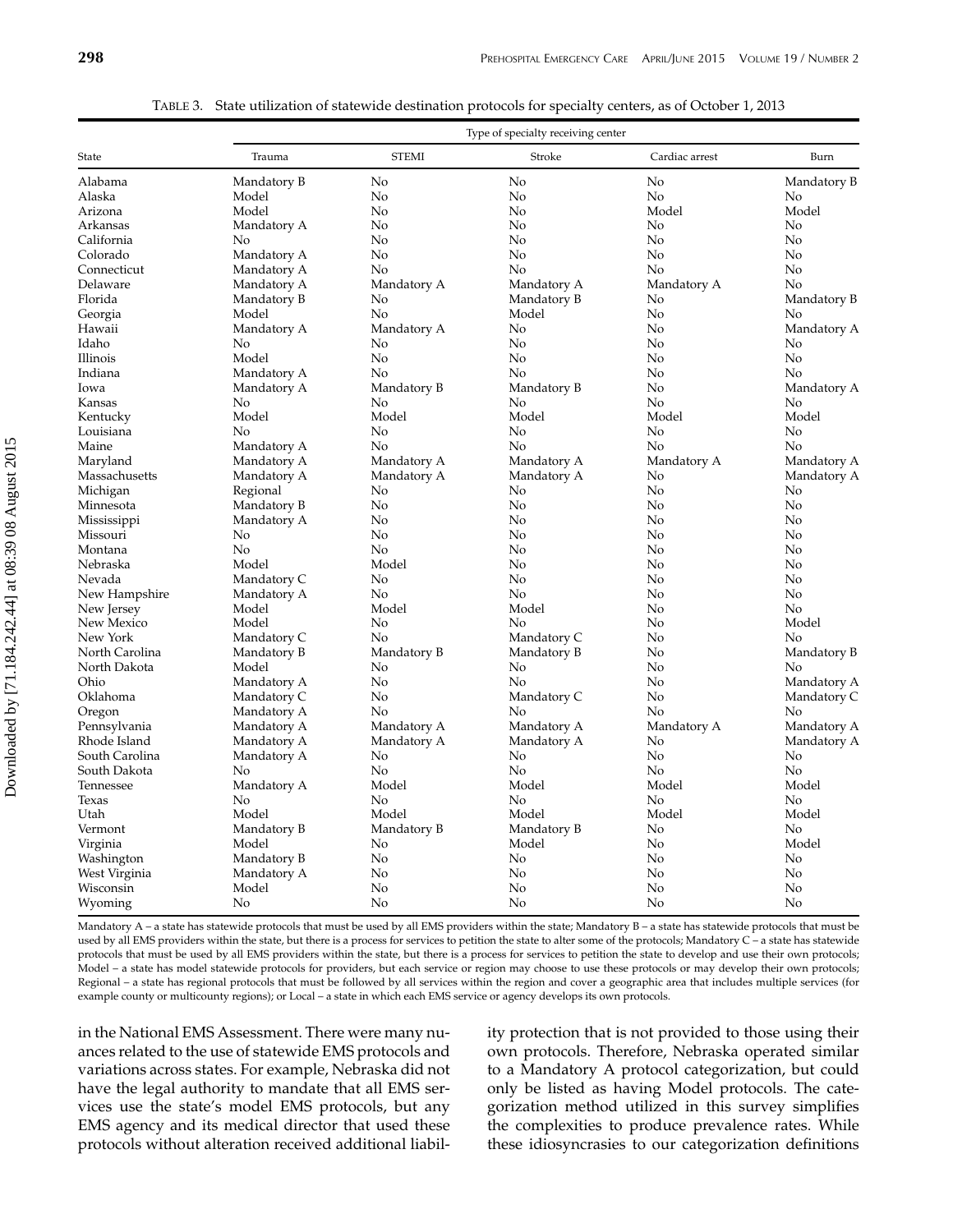are common, we believe that this grouping of states by Mandatory or Model statewide EMS protocols is valuable in providing an overall view of the prevalence of the use of statewide EMS protocols in the United States.

There are some striking differences in the principles of care across the states. The approach to pediatric care is one significant example. There was almost equal use of states addressing pediatric care and medication dosages under a single combined protocol with adult patients or via separate pediatric and adult protocols. There is almost equal use of each of these two approaches when states develop pediatric EMS protocols. Additionally, where definitions existed, there was wide variation in the age threshold that states used to determine which patients are treated with care and dosages using their pediatric versus adult protocols. The median age for identifying a patient for pediatric protocol care was  $\leq$ 14 years, but ranged from  $\leq$ 8 to ≤17 years. Several states with pediatric-specific protocol care do not have any definition for what constitutes a pediatric patient for care using these protocols. This finding highlights the need for developing a standard method for defining the medical scenarios under which pediatric-specific protocols would be recommended, the age threshold for identifying pediatric patients when patient age is known, and alternate guidelines (e.g., signs of puberty) for determining the appropriate protocol when age is not known.

In regards to the role of EMS in regionalizing care, the trends found in this survey were consistent with the findings of the National EMS Assessment that most states had destination plans for trauma, but few had destination plans for cardiac arrest. While regionalized systems of care have been widely implemented across the United States and formally recognized by most states in the country, the dearth of state recognition of specialty receiving centers for time-sensitive conditions highlights an opportunity for state EMS offices and governments to enhance regionalized systems of emergency care. Through prehospital detection of injury or diagnosis of disease, the EMS system is able to either alert hospitals of critically ill incoming patients or activate hospital resources for these patients and therefore reduce time to therapy for these patients.

Scene triage, destination decision-making, and early hospital notification are only a sample of the efforts EMS providers offer that aid in the process of regionalization. A truly integrated system of care for timesensitive conditions must include EMS partners in order to maximize these systems of care. Many states that did not use comprehensive protocols still have isolated protocols or rules that defined which trauma patients should or must be transported to these designated trauma centers. The recognition of other specialty centers related to regionalization of care for other time-sensitive illnesses is not as well defined across the states, but during the collection of information for this publication, many states suggested that the process for recognition of centers for STEMI, stroke, and/or cardiac arrest care is in progress.

This survey has a number of implications for policymaking and EMS practice. Written protocols alone are not sufficient to ensure compliance with the expected treatment. A number of gaps have been documented in the literature between protocols and treatment in the field of EMS.<sup>11</sup>*,*15*,*<sup>16</sup> Optimally, a process should be in place to ensure that provider education, protocol compliance measures, and quality improvement processes are in place to maximize compliance with protocols to the capability of each state's statutory and regulatory authority. There are many examples in the literature of improved compliance with target benchmarks when using protocols to drive patient care.

In terms of future research, while this description focuses on some important time-sensitive illnesses, there are many other aspects of regionalized interaction between EMS and specialty receiving centers that could be the subject of further study. For example, the state of New Jersey recognizes pediatric centers as destinations for EMS patients. Further research could also focus on assessing the level of scientific evidence within statewide EMS protocols as well as the extent to which the protocols are implemented or utilized across states.

There are a number of limitations to this survey. Copies of each state's guidelines, regulations, and statues could not be obtained, so the data from this description rely on the accuracy of those within each state's government agency that completed the survey and verified the information. However, to mitigate any potential bias due to this limitation, the survey data were validated through multiple sources: information on the state EMS offices' websites, calls to the state EMS offices, and review by each of the state EMS directors or medical directors.

Second, the information presented provides a snapshot of the current use of statewide protocols and recognition of specialty centers at the time of the data collection. Regionalization of care is a timely topic in EMS, and states are updating EMS protocols on an ongoing basis, potentially causing the information to quickly become out of date. Third, each state's method of using statewide protocols was best matched into one of the four predefined categories of Mandatory (A, B, or C) or Model for ease of measuring the prevalence of statewide protocol usage in this survey. These simplified categories may have limitations in capturing the complex variations in protocol use that exists across states. Additionally, a state was considered to have statewide mandatory or model EMS protocols only if the protocols covered a broad range of conditions. The number and type of medical conditions covered under statewide protocols likely varied widely – this survey was limited in capturing that information.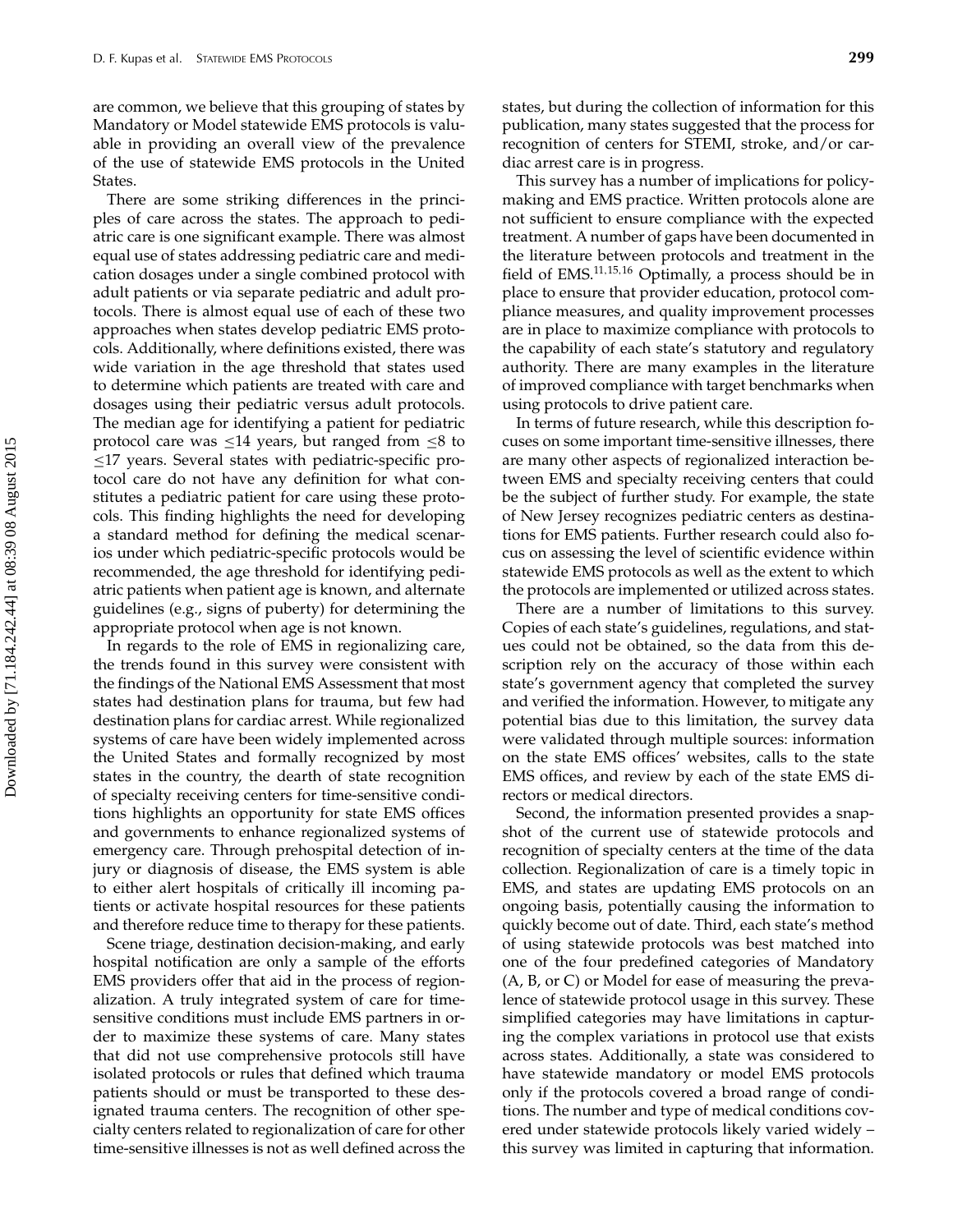Lastly, this description did not attempt to identify processes used by states to assure that the statewide protocols used were evidence-based, limiting any inferences from the results that statewide protocols should be recommended.

### **CONCLUSION**

This survey showed that statewide EMS treatment protocol use is required in 21 states, and optional model protocol guidelines are provided by 17 states. However, this descriptive categorization reveals wide variation in the format and characteristics of prehospital care protocols. While trauma centers are formally recognized by most states, fewer recognize specialty receiving facilities for STEMI, stroke, cardiac arrest, and burn patients, representing an opportunity for state EMS offices and governments to take a role in regionalizing emergency care for time-sensitive conditions. Knowledge on the types of state recognition of protocols for prehospital care as well as destination protocols for specialty receiving facilities is critical for national efforts to understand and support the standardization of EMS systems.

#### **References**

- 1. Federal Interagency Committee on Emergency Medical Services. 2011 National EMS Assessment. U.S. Department of Transportation, National Highway Traffic Safety Administration, DOT HS 811 723. Washington, DC, 2012. Available at www.ems.gov.
- 2. Nichol G, Thomas E, Callaway CW, Hedges J, Powell JL, Aufderheide TP, Rea T, Lowe R, Brown T, Dreyer J, Davis D, Idris A, Stiell I, Resuscitation Outcomes Consortium Investigators. Regional variation in out-of-hospital cardiac arrest incidence and outcome. JAMA. 2008;300:1423–31.
- 3. O'Connor RE, Cone DC. If you've seen one EMS system, you've seen one EMS system *...* Acad Emerg Med. 2009;16:1331–2.
- 4. Stiell I, Wells G, Laupacis A, Brison R, Verbeek R, Vandemheen K, Naylor CD. Multicentre trial to introduce the Ottawa ankle rules for use of radiography in acute ankle injuries. Multicentre Ankle Rule Study Group. BMJ. 1995;311:594–7.
- 5. Stiell IG, Bennett C. Implementation of clinical decision rules in the emergency department. Acad Emerg Med. 2007;14:955–9.
- 6. Domeier RM, Frederiksen SM, Welch K. Prospective performance assessment of an out-of-hospital protocol for selective spine immobilization using clinical spine clearance criteria. Ann Emerg Med. 2005;46:123–31.
- 7. Burton JH, Harmon NR, Dunn MG, Bradshaw JR. EMS provider findings and interventions with a statewide EMS spine-assessment protocol. Prehosp Emerg Care. 2005;9: 303–9.
- 8. Katz SH, Falk JL. Misplaced endotracheal tubes by paramedics in an urban emergency medical services system. Ann Emerg Med. 2001;37:32–7.
- 9. Silvestri S, Ralls GA, Krauss B, Thundiyil J, Rothrock SG, Senn A, Carter E, Falk J. The effectiveness of out-of-hospital use of continuous end-tidal carbon dioxide monitoring on the rate of unrecognized misplaced intubation within a regional emergency medical services system. Ann Emerg Med. 2005;45:497–503.
- 10. Woollard M, Smith A, Elwood P. Pre-hospital aspirin for suspected myocardial infarction and acute coronary syndromes: a headache for paramedics? Emerg Med J. 2001;18:478–81.
- 11. Newgard CD, Koprowicz K, Wang H, Monnig A, Kerby JD, Sears GK, Davis DP, Bulger E, Stephens SW, Daya MR, ROC Investigataors. Variation in the type, rate, and selection of patients for out-of-hospital airway procedures among injured children and adults. Acad Emerg Med. 2009;16:1269–76.
- 12. Rittenberger JC, Beck PW, Paris PM. Errors of omission in the treatment of prehospital chest pain patients. Prehosp Emerg Care. 2005;9:2–7.
- 13. Committee on the Future of Emergency Care in the United States Health System. Emergency Medical Services at the Crossroads. Washington, DC: The National Academies Press; 2007.
- 14. National Association of State EMS Officials. Regionalization of care: position statement of the National Association of State EMS Officials. Prehosp Emerg Care. 2010;14:403.
- 15. Snooks HA, Kearsley N, Dale J, Halter M, Redhead J, Foster J. Gaps between policy, protocols and practice: a qualitative study of the views and practice of emergency ambulance staff concerning the care of patients with non-urgent needs. Qual Saf Health Care. 2005;14:251–7.
- 16. Klein KR, Spillane LL, Chiumento S, Schneider SM. Effects of on-line medical control in the prehospital treatment of atraumatic illness. Prehosp Emerg Care. 1997;1:80–4.

### **SUPPLEMENTARY MATERIAL AVAILABLE ONLINE**

**Appendix A** – Links to State EMS Protocol Information (accessed on 9/29/14)